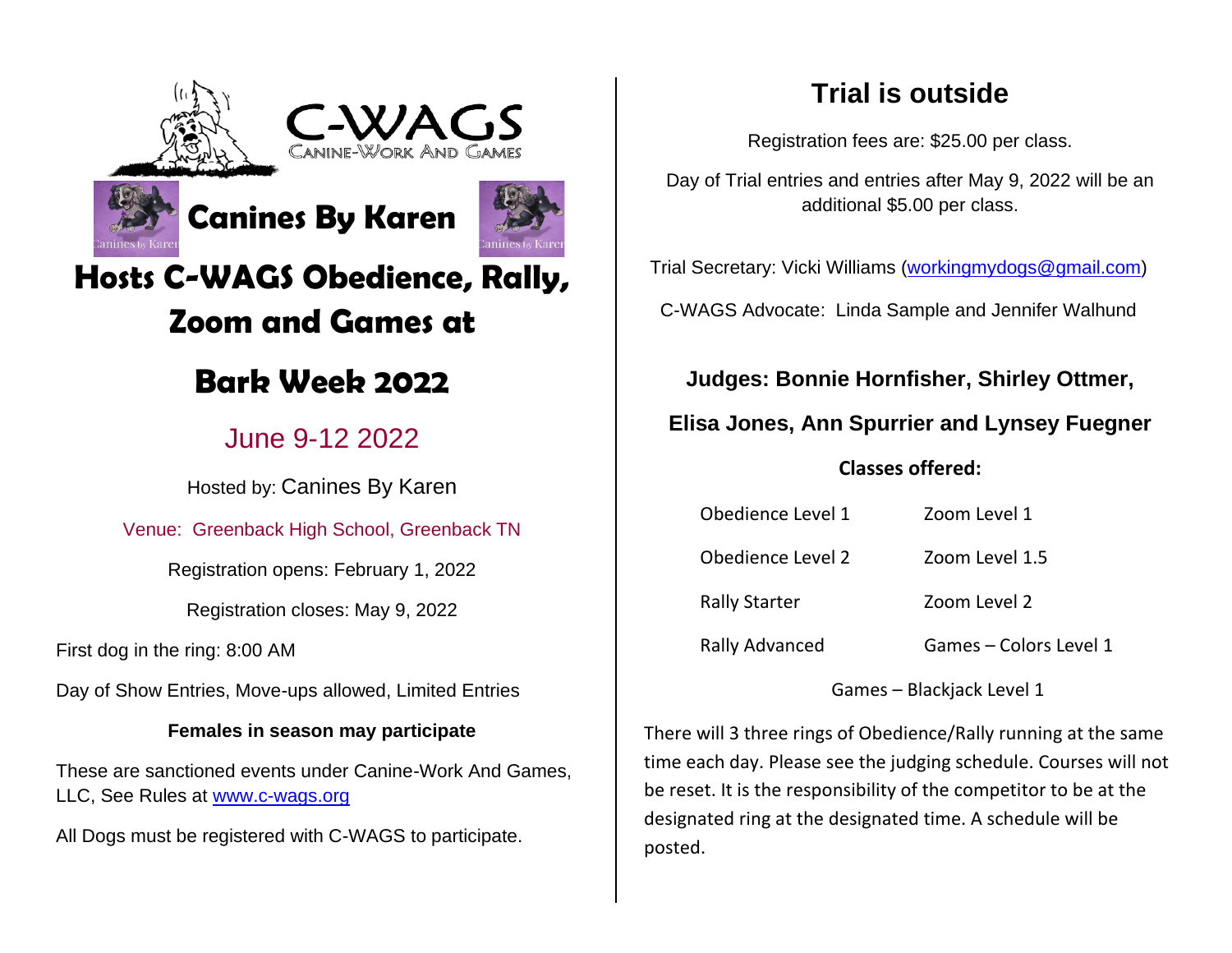**Competitors, through submission of entry, acknowledge that they are knowledgeable of C-WAGS Scent Detective rules and regulations including but not limited to the following rules regarding entry.**

- All exhibitors are expected to treat the judges, trial hosts, your canine partner and all other exhibitors with respect.
- All judges and trial hosts are expected to show respect to all exhibitors.
- \* This trial is open to all dogs registered with C-WAGS.
- Trial Hosts may elect to accept For Exhibition Only entries of non-registered dogs.
- Dogs must be shown by a member of the owner's immediate family or a registered handler.
- **Collars: The dog must wear a flat type collar (buckle, snap or proper fit martingale) and/or body harness in the ring.** Electronic training collars, pinch collars and flexi leashes are not allowed on the show grounds.
- \* Owners with disabilities are encouraged to compete. Any necessary modifications to the exercises must be provided by the handler to the judge and approved by the judge.
- \* There shall be no refund for entries in the event a dog and/or handler are dismissed from competition, regardless of reason for such dismissal. There will be no refunds if the trial has to be cancelled for any reason.
- **Females in heat may participate.** Females in season will run at the end of the day and be required to wear panties. Handlers should contact the trial secretary at least 3 days prior to the start of Bark Week if the anticipate that their dog may be in season. No refunds will be given for females in season.
- **Entries are limited. There will be a waiting list** established. At the time of entry all C-WAGS registered dogs will be placed ahead of unregistered dogs and FEO dogs on the waiting list. You will be contacted if you have secured a spot. A refund will be issued after the close date but before the trial date if you do not secure a spot.
- \* Returned checks do not constitute a valid entry. There will be a \$30.00 service charge for returned checks
- \* Payment of entry fees and service charges shall be made by money order within 7 days of notice to exhibitor of returned check. Any fees not received within 7 day of notice result in cancellation of event results for all classes for the registration numbers(s) of delinquent entry/entries. No reinstatement of results is possible.
- All competitors through entry at this event waive any and all rights relative to video broadcast of this event. Competitors shall have the right to videotape portions of this event for their personal use only.
- \* No portion of this event may be videotaped for commercial or other purposes.
- \* Dogs must be on leash while on show grounds unless being shown.

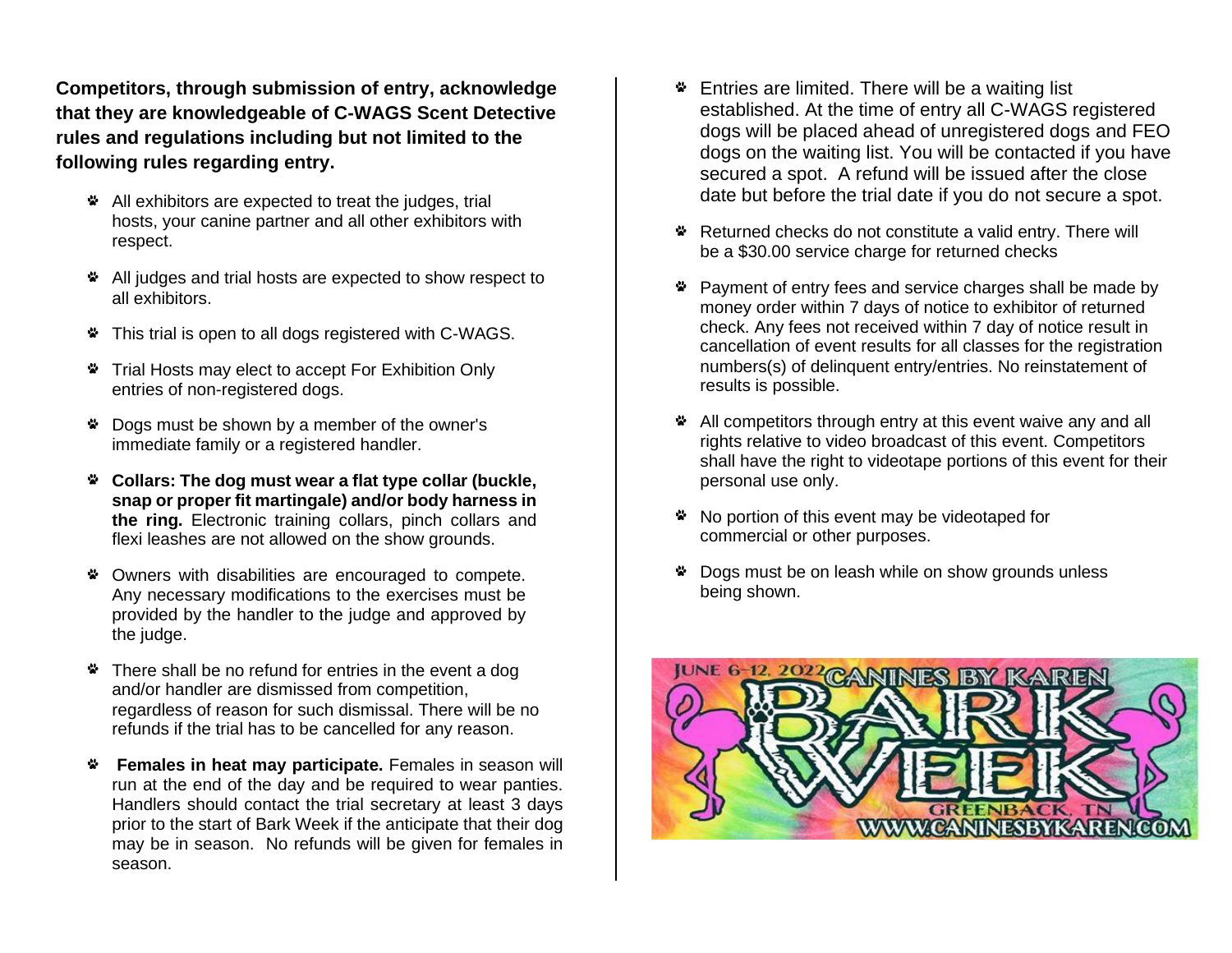### **JUDGING SCHEDULE:**

| <b>Class</b>                                |             | 6/9/22         | 6/10/22     |                |    | 6/11/22        |           | 6/12/22      |
|---------------------------------------------|-------------|----------------|-------------|----------------|----|----------------|-----------|--------------|
| <b>Round</b>                                | $\mathbf 1$ | $\overline{2}$ | $\mathbf 1$ | $\overline{2}$ | 1  | $\overline{2}$ | 1         | $\mathbf{2}$ |
| <b>Obedience</b><br>Level 1                 | LF          | EJ             | EJ.         | AS             | SO | EJ.            | <b>BH</b> | AS           |
| <b>Obedience</b><br>Level 2                 | LF          |                | EJ          |                | SO |                | <b>AS</b> |              |
| <b>Rally Starter</b>                        | BH          | EJ             | BH          | AS             | BH | SO             | BH        | EJ           |
| <b>Rally</b><br><b>Advanced</b>             | AS          |                | BH          |                | SO |                | EJ        |              |
| Zoom<br>Level 1                             | <b>BH</b>   | AS             | BH          | SO             | BH | AS             | BH        | EJ           |
| Zoom<br>Level 1.5                           | AS          |                | SO          |                | BH |                | AS        |              |
| Zoom<br>Level 2                             | AS          |                | SO          |                | AS |                | AS        |              |
| <b>Games</b><br><b>Colors</b><br>Level 1    | AS          |                | SO          |                | AS |                |           |              |
| <b>Games</b><br><b>Blackjack</b><br>Level 1 | AS          |                | SO          |                | AS |                |           |              |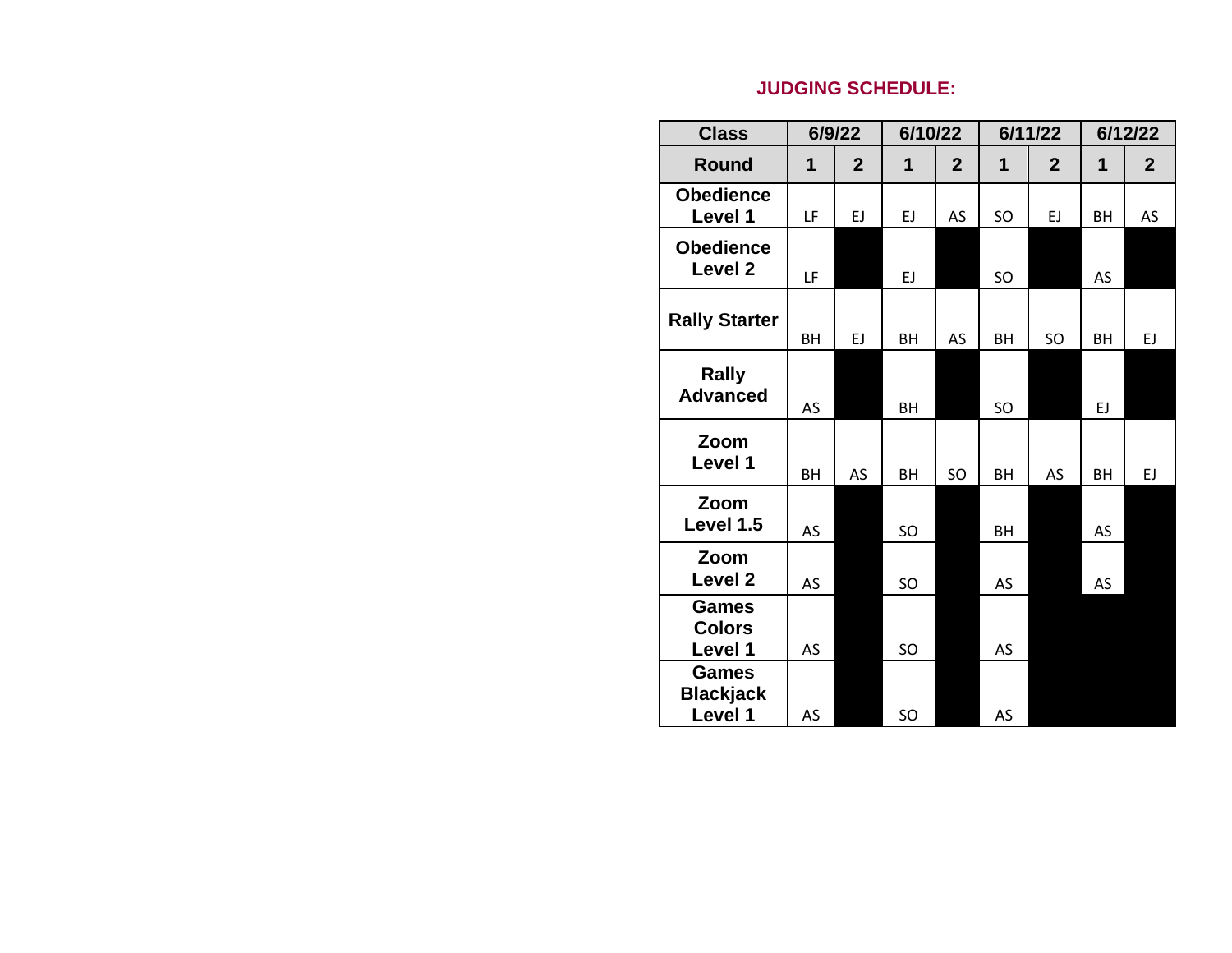**Canines By Karen C-WAGS Trial Registration June 9-12 2022 Location: Greenback High School Morganton Rd Greenback, TN 37742**

Registration opens: 02/01/2022 Day of Trial entries and entries after May 9, 2022 will be an additional \$5.00 per class

#### Complete one form per dog.

| C-WAGS Registration #: |        |               |
|------------------------|--------|---------------|
| Dog's Call Name:       |        |               |
| Dog's Registered Name: |        |               |
| Dog's Breed            |        | Date of Birth |
| Owner(s):              |        |               |
| Address:               |        |               |
| City:                  | State: | Zip Code:     |
| Phone:                 |        |               |
| Email:                 |        |               |

#### **Please check the classes, rounds, and days you would like to enter!**

| <b>Class</b>                                  | 6/9/22      |                |   | 6/10/22        |              | 6/11/22        |              | 6/12/22        |  |
|-----------------------------------------------|-------------|----------------|---|----------------|--------------|----------------|--------------|----------------|--|
| <b>Round</b>                                  | $\mathbf 1$ | $\overline{2}$ | 1 | $\overline{2}$ | $\mathbf{1}$ | $\overline{2}$ | $\mathbf{1}$ | $\overline{2}$ |  |
| <b>Obedience</b><br>Level 1                   |             |                |   |                |              |                |              |                |  |
| <b>Obedience</b><br><b>Level 2</b>            |             |                |   |                |              |                |              |                |  |
| <b>Rally Starter</b>                          |             |                |   |                |              |                |              |                |  |
| Rally<br><b>Advanced</b>                      |             |                |   |                |              |                |              |                |  |
| Zoom<br>Level 1                               |             |                |   |                |              |                |              |                |  |
| Zoom<br>Level 1.5                             |             |                |   |                |              |                |              |                |  |
| Zoom<br>Level <sub>2</sub>                    |             |                |   |                |              |                |              |                |  |
| <b>Games</b><br><b>Colors</b><br>Level 1      |             |                |   |                |              |                |              |                |  |
| <b>Games</b><br><b>Blackjack</b><br>Level 1   |             |                |   |                |              |                |              |                |  |
| Total # of classes entered: $x$ \$25.00 = $x$ |             |                |   |                |              |                |              |                |  |
| Make checks payable to:<br>Canines By Karen   |             |                |   |                |              |                |              |                |  |

Mail registration to: C-WAGS Trial Secretary 6474 Morganton Rd Greenback, TN 37742